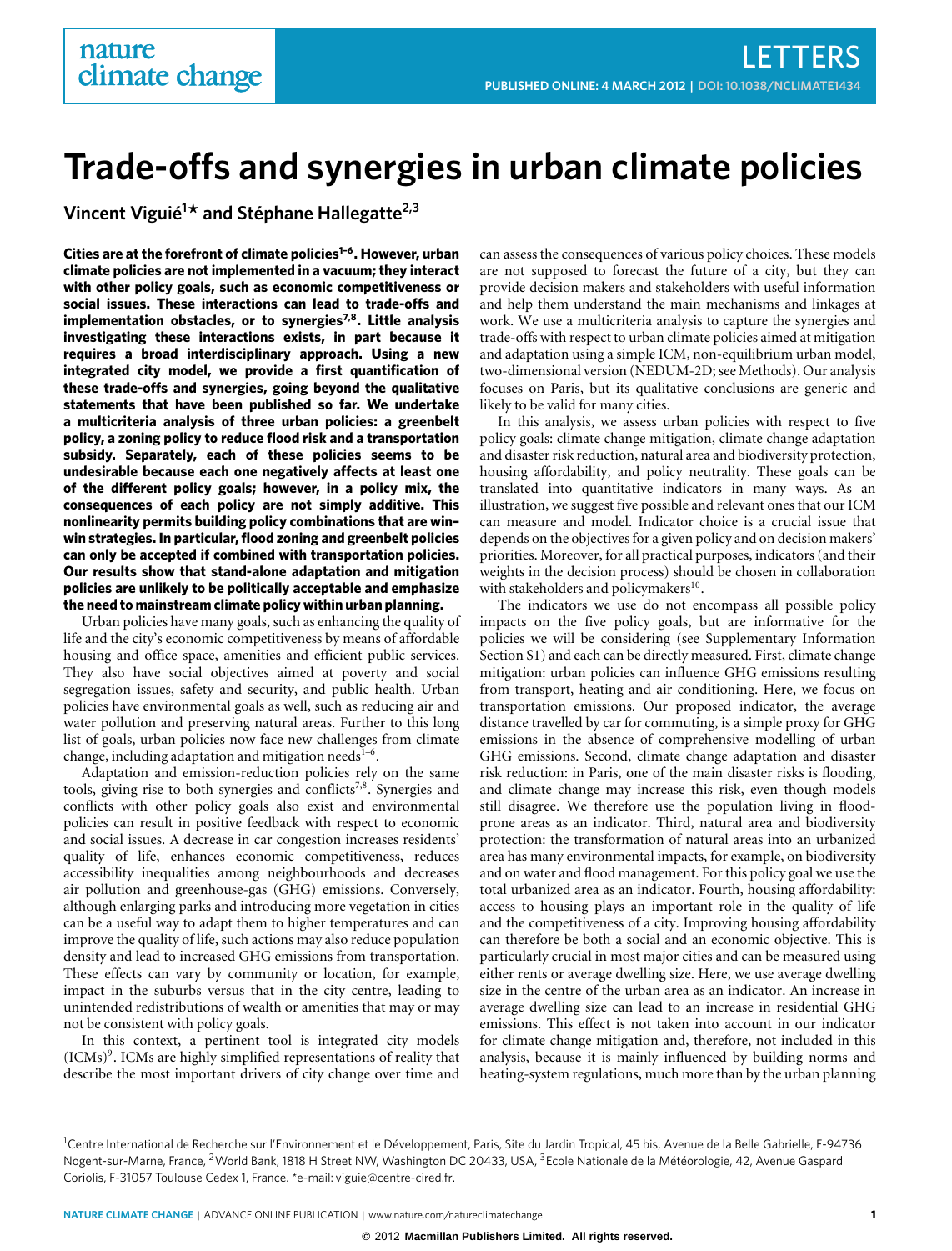

<span id="page-1-0"></span>**Figure 1** | **Map of the total urbanized area of Paris under the do-nothing scenario, 2010 and 2030.**

policies that are considered here $11$ . Fifth, policy neutrality: even if a policy has a positive impact as measured using aggregated indicators, it may have large unintended redistributive effects or particularly large negative effects on one category of residents or on one area of the city. Such redistributive effects often make implementation difficult or require corrective measures. To build a quantitative indicator for policy neutrality, we use the spatial distribution of returns on real-estate investments in the city and calculate the spatial Gini index of the profitability of real-estate investments. A high value of this indicator means that the evolution of a city leads to large changes in relative land prices.

We consider three budgetary-neutral policies that aim at different targets, but have consequences on the aforementioned five goals: a greenbelt policy, a public-transport subsidy and a zoning policy to reduce the risk of flooding (see Supplementary Information Section S3). Using our NEDUM-2D model, we compare these policies with a do-nothing scenario, whereby urbanization is driven only by market forces and the external drivers: transport and energy costs, population, income and so on (see Supplementary Information Section S4). [Figure 1](#page-1-0) illustrates the do-nothing scenario. The model projects a significant extension of the urbanized area between 2010 and 2030 as a result of increased population and decreasing transportation costs relative to income.

The first policy is a greenbelt policy whereby land-use regulations prohibit building in areas that are not already densely inhabited. This policy aims at limiting urban sprawl and protecting natural areas. With this policy, the urbanized area in 2030 is the same as in 2010, even though building and population densities are different. As [Table 1](#page-1-1) shows, this policy also limits the increase in private vehicle usage, increases real-estate prices and reduces dwelling sizes by making land more scarce. This increased land scarcity leads more people to live in flood-prone areas, which has been empirically observed<sup>[12,](#page-3-7)[13](#page-3-8)</sup>.

The second policy is a public-transport subsidy financed by a lump-sum tax. We take the example of the recently proposed replacement of the differentiated public-transport tariff—which increases with distance from the city centre—by a single tariff for all destinations in the Paris urban area. Such a policy aims at promoting public transport, as well as decreasing the burden of transport costs on suburban households, which in Paris are, on average, poorer than those living in central Paris. The side effects of such a policy are to increase the incentive to live farther out in the suburbs, leading to an increase in the total urbanized area and a decrease in real-estate pressure in the city centre.

The third policy is a zoning policy to reduce the risk of flooding. This policy prohibits new buildings in flood-prone areas. Such a policy reduces the available urban ground surface, thereby increasing land scarcity, and causes an increase in housing prices, leading to smaller dwelling sizes in the city centre (as can be seen in [Table 1\)](#page-1-1).

<span id="page-1-1"></span>**Table 1** | **Multicriteria analysis of urban policies on Paris in 2030 with respect to the five policy goals.**

| <b>Indicators</b>                                                      | Greenbelt | Public-transport subsidy | Flood-risk zoning | Policy mix | Do-nothing scenario |
|------------------------------------------------------------------------|-----------|--------------------------|-------------------|------------|---------------------|
| Change in average daily distance driven<br>in car per household (m)    | $+1.570$  | $-440$                   | $+2.550$          | $-880$     | $+2.560$            |
| Change in population in flood-prone<br>areas (thousands of households) | $+39.000$ | $-4.000$                 | $-6.000$          | $-8.000$   | $+6.000$            |
| Change in total urbanized area $(km^2)$                                | $\Omega$  | $+690$                   | $+470$            | $\Omega$   | $+480$              |
| Redistributive impacts (Gini index)                                    | $+0.093$  | $+0.271$                 | $+0.201$          | $+0.146$   | $+0.203$            |
| Change in dwelling size in the centre of<br>Paris $(m^2)$              | $+0.17$   | $+1.73$                  | $+0.79$           | $+0.95$    | $+0.82$             |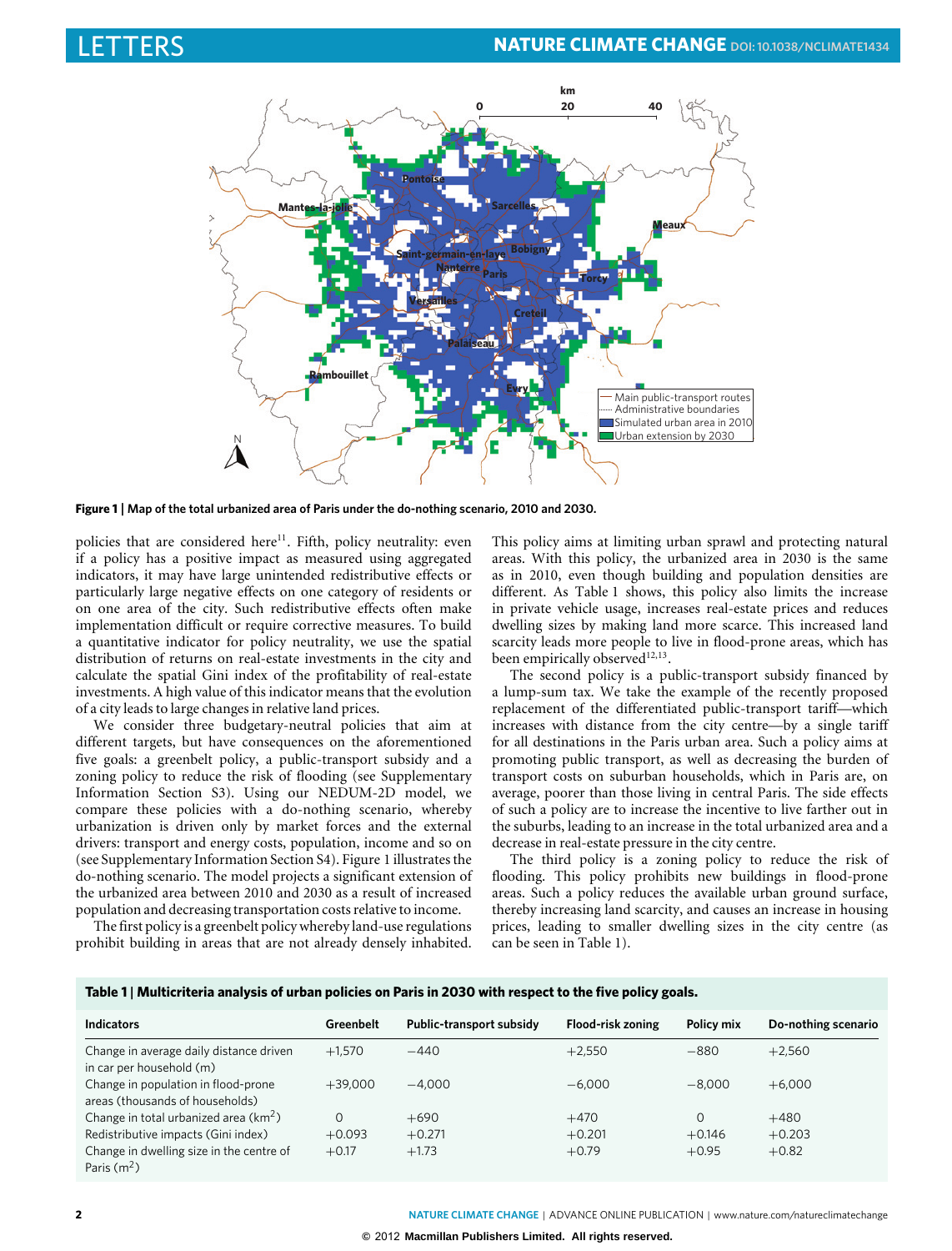## **NATURE CLIMATE CHANGE** DOI[: 10.1038/NCLIMATE1434](http://www.nature.com/doifinder/10.1038/nclimate1434)



<span id="page-2-0"></span>**Figure 2** | **Consequences of a greenbelt policy, a public-transport subsidy and a zoning policy to reduce the risk of flooding compared with the do-nothing scenario.** Axes orientation is such that directions towards the exterior of the radar plot represent positive outcomes. Preferred outcomes are a decrease in average distance travelled by car, in the population living in flood-prone areas, in total urbanized area, in spatial Gini index, and an increase in average dwelling size.

[Figure 2](#page-2-0) presents graphically the positive and negative impacts of the three policies. The impact of each policy on each indicator has been assigned a score and is located along one of the five axes of the figure. The −100% score is in the middle of the figure; the  $+100\%$  score is at the extremity of each axis. All scores are measured relative to the do-nothing scenario, which is assigned a 0% score. The +100% score goes to the preferred outcome among all considered policies. Each policy is thus ranked best when the corresponding coloured area is biggest. For instance, [Fig. 2](#page-2-0) shows that a public-transport subsidy improves the situation compared with the do-nothing scenario for three policy goals (climate change mitigation, housing affordability, and adaptation and disaster risk reduction), and makes it worse with respect to two policy goals (natural area and biodiversity protection and policy neutrality).

As [Fig. 2](#page-2-0) shows, each policy causes both positive and negative outcomes with respect to different policy goals when compared with the do-nothing scenario. Each policy thus seems to be undesirable because it has negative consequences with respect to at least one policy goal. This result can explain, for instance, why it is so difficult to implement efficient flood-zoning or greenbelt policies on a local scale, even when it is required by national law<sup>[14](#page-3-9)</sup>. Indeed, negative side effects on housing availability and on development opportunities understandably create political resistance.

However, as [Fig. 3](#page-2-1) shows, a mix that includes the three policies can mitigate the adverse consequences of each individual policy. For instance, public-transport subsidies decrease the real-estate pressures caused by a greenbelt or a flood-zoning policy. Flood zoning also prevents the greenbelt from increasing the population at risk of floods. When all three policies are applied together, the situation is improved as measured along all policy goals compared with the do-nothing scenario. In particular, these results indicate that flood-zoning and greenbelt policies need to be combined with transportation policies to gain real political momentum and effectiveness.

Note that in a policy mix, the consequences of each policy are not simply additive. For instance, when all three policies are implemented, the decrease in population in flood-prone areas



<span id="page-2-1"></span>**Figure 3** | **Consequences of a policy mix including all three policies.** Axes orientation is such that directions towards the exterior of the radar plot represent positive outcomes.

is smaller than the sum of the variation caused by each policy taken separately. This nonlinearity and the complexity of policy interactions explain why it is useful to analyse various urban policies together, in a consistent framework.

Our analysis shows that building win–win solutions by combining policies is possible and leads to more efficient outcomes than a set of policies developed independently. Climate goals can thus be reached more efficiently and with higher social acceptability, if they are implemented through taking into account existing strategic urban planning, rather than by creating new independent climate-specific plans. Such mainstreaming of climate objectives with other policy goals is found to help design better policies in our model, confirming previous findings in other domains<sup>[15](#page-3-10)-17</sup>.

Obviously, it does not mean that win–win strategies are always available. In some cases, trade-offs will remain unavoidable and urban decision makers will need to make tough choices. This can be done by associating different weights to our indicators through a process of stakeholder engagement—and by maximizing the resulting weighted sum of indicators. But our analysis shows that a mainstreamed approach can allow for the design of policies that are robust to differences in the weights of different indicators, as they improve all indicators. Such policies are particularly easy to implement, because they are more likely to seem desirable to all stakeholders, in spite of their different priorities, objectives and world views.

#### **Methods**

We use the NEDUM-2D model to simulate the evolution of the Paris urban area between 2010 and 2030. This model is an extension of that described in previous papers<sup>[18,](#page-3-12)[19](#page-3-13)</sup>, which is based on classical economic theory<sup>[20](#page-3-14)[–22](#page-3-15)</sup>. This theory explains the spatial distribution of land and real-estate values, dwelling sizes, population density, and building height and density.

Our approach aims to bridge the gap between high-complexity land-use–transport interaction models<sup>[23](#page-3-16)</sup> and theoretical urban-economics models. To do so, we propose a model that is fully based on microeconomic foundations describing economic agent behaviours (like theoretical models), but that can be calibrated on realistic transportation networks and include precise land-use regulations and natural land characteristics (for example, rivers and other natural areas).

Two main mechanisms drive the model. First, households choose where they live and the size of their accommodation by assessing the trade-off between proximity to the city centre and housing costs. Living close to the city centre reduces transportation costs, but housing costs (per unit of area) are higher there. Theoretical extensions to account for decentralized production have been proposed, but are not included in this analysis<sup>24-[26](#page-3-18)</sup>. Second, we assume that landowners combine land with capital to produce housing: they choose to build more or less housing (that is, larger or smaller buildings) at a specific location depending on local real-estate prices and construction costs. We assume that households